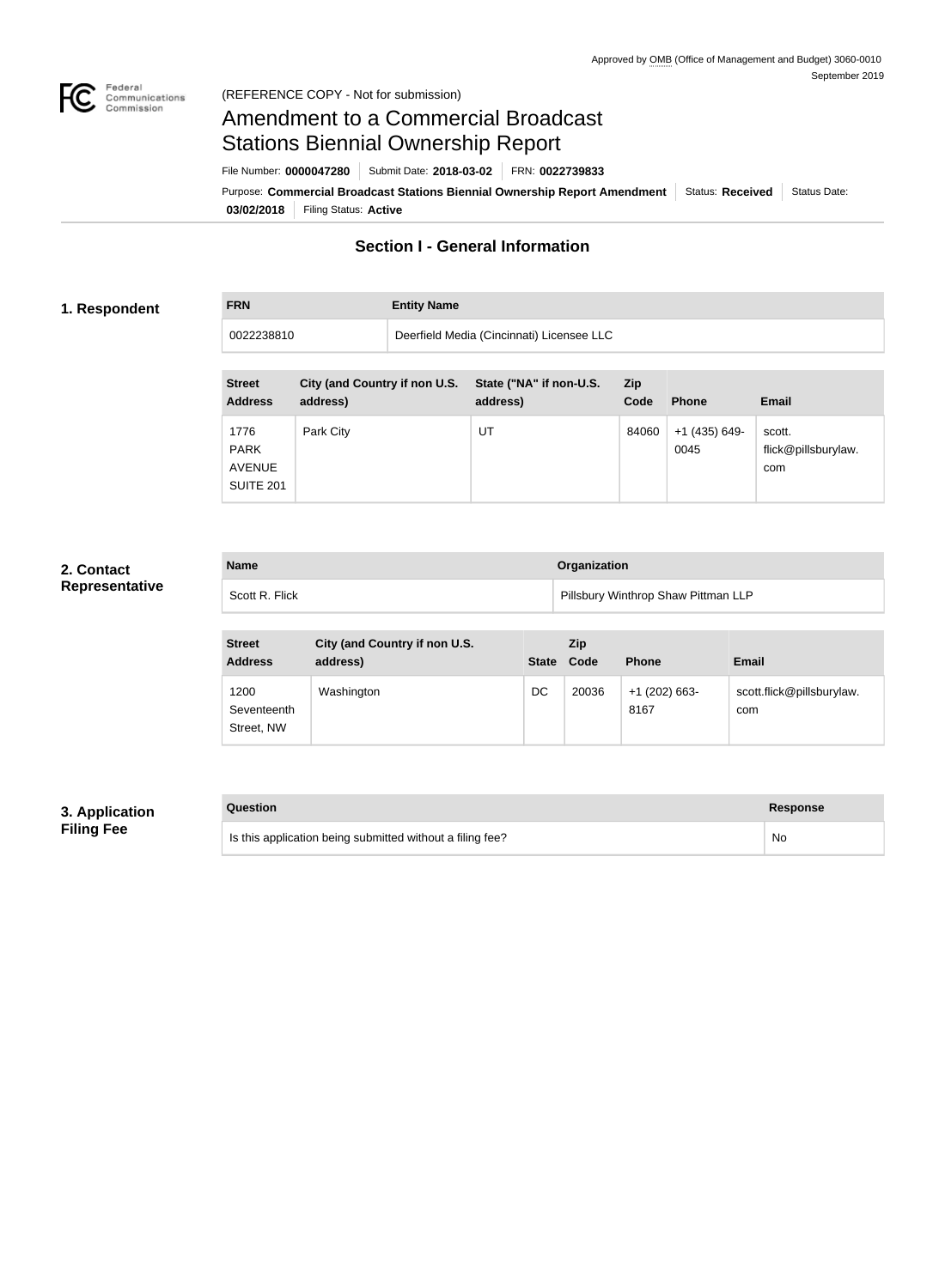| <b>Application Type</b> | <b>Form Number</b> | <b>Fee Code</b> | Quantity | <b>Fee Amount</b> | <b>Subtotal</b> |
|-------------------------|--------------------|-----------------|----------|-------------------|-----------------|
| Biennial                | <b>Form 323</b>    | MAT             |          | 85                | \$70.00         |
|                         |                    |                 |          | Total             | \$70.00         |

### **4. Nature of Respondent**

**Fees**

| (a) Provide the following information about the Respondent: |                                         |                           |
|-------------------------------------------------------------|-----------------------------------------|---------------------------|
|                                                             | <b>Relationship to stations/permits</b> | Licensee                  |
|                                                             | <b>Nature of Respondent</b>             | Limited liability company |

**(b) Provide the following information about this report:**

| <b>Purpose</b>              | Biennial                                                                                                                                                                               |
|-----------------------------|----------------------------------------------------------------------------------------------------------------------------------------------------------------------------------------|
| "As of" date                | 10/01/2017                                                                                                                                                                             |
|                             | When filing a biennial ownership report or validating<br>and resubmitting a prior biennial ownership report, this<br>date must be Oct. 1 of the year in which this report is<br>filed. |
| <b>Reason for Amendment</b> | Correct typographical error.                                                                                                                                                           |

### **5. Licensee(s) and Station(s)**

#### **Respondent is filing this report to cover the following Licensee(s) and station(s):**

| <b>Licensee/Permittee Name</b><br><b>FRN</b>            |                  |                   |              |                |
|---------------------------------------------------------|------------------|-------------------|--------------|----------------|
| Deerfield Media (Cincinnati) Licensee LLC<br>0022238810 |                  |                   |              |                |
| Fac. ID No.                                             | <b>Call Sign</b> | <b>City</b>       | <b>State</b> | <b>Service</b> |
| 11204                                                   | WSTR-TV          | <b>CINCINNATI</b> | <b>OH</b>    | <b>DTV</b>     |

### **Section II – Biennial Ownership Information**

**1. 47 C.F.R. Section 73.3613 and Other Documents**

Licensee Respondents that hold authorizations for one or more full power television, AM, and/or FM stations should list all contracts and other instruments set forth in 47 C.F.R. Section 73.3613(a) through (c) for the facility or facilities listed on this report. In addition, attributable Local Marketing Agreements (LMAs) and attributable Joint Sales Agreements (JSAs) must be disclosed by the licensee of the brokering station on its ownership report. If the agreement is an attributable LMA, an attributable JSA, or a network affiliation agreement, check the appropriate box. Otherwise, select "Other." Non-Licensee Respondents, as well as Licensee Respondents that only hold authorizations for Class A television and/or low power television stations, should select "Not Applicable" in response to this question.

| <b>Document Information</b>           |                                                                                                                                                                                                                     |
|---------------------------------------|---------------------------------------------------------------------------------------------------------------------------------------------------------------------------------------------------------------------|
| Description of contract or instrument | CREDIT AGREEMENT, AS AMENDED                                                                                                                                                                                        |
| Parties to contract or instrument     | DEERFIELD MEDIA (CINCINNATI), INC.-DEERFIELD<br>MEDIA (MOBILE), INC.-DEERFIELD MEDIA (PORT<br>ARTHUR), INC.-DEERFIELD MEDIA (ROCHESTER), INC.-<br>DEERFIELD MEDIA (SAN ANTONIO), INC.&JPMORGAN<br><b>CHASE BANK</b> |
| Date of execution                     | 12/2016                                                                                                                                                                                                             |
| Date of expiration                    | 12/2021                                                                                                                                                                                                             |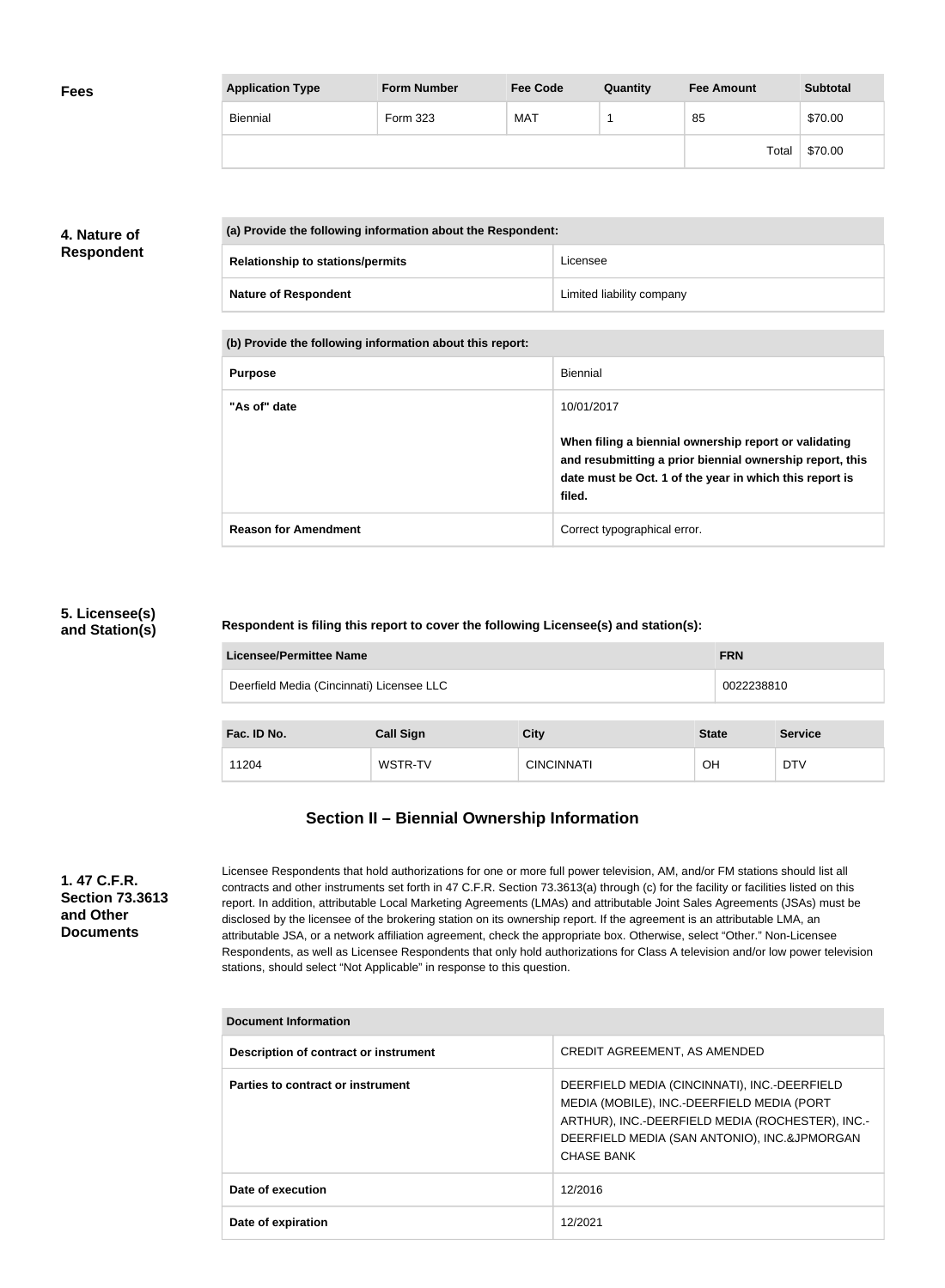| <b>Agreement type</b>  | Other                                   |
|------------------------|-----------------------------------------|
| (check all that apply) | <b>Agreement Type: CREDIT AGREEMENT</b> |
|                        |                                         |

| <b>Document Information</b>                     |                                                                                                                                                                                                                     |
|-------------------------------------------------|---------------------------------------------------------------------------------------------------------------------------------------------------------------------------------------------------------------------|
| Description of contract or instrument           | <b>SECURITY AGREEMENT</b>                                                                                                                                                                                           |
| Parties to contract or instrument               | DEERFIELD MEDIA (CINCINNATI), INC.-DEERFIELD<br>MEDIA (MOBILE), INC.-DEERFIELD MEDIA (PORT<br>ARTHUR), INC.-DEERFIELD MEDIA (ROCHESTER), INC.-<br>DEERFIELD MEDIA (SAN ANTONIO), INC.&JPMORGAN<br><b>CHASE BANK</b> |
| Date of execution                               | 12/2016                                                                                                                                                                                                             |
| Date of expiration                              | 12/2021                                                                                                                                                                                                             |
| <b>Agreement type</b><br>(check all that apply) | Other<br><b>Agreement Type: SECURITY AGREEMENT</b>                                                                                                                                                                  |

| <b>Document Information</b>                     |                                                                                                                                                                                                                     |
|-------------------------------------------------|---------------------------------------------------------------------------------------------------------------------------------------------------------------------------------------------------------------------|
| Description of contract or instrument           | ASSUMPTION AGREEMENT                                                                                                                                                                                                |
| Parties to contract or instrument               | DEERFIELD MEDIA (CINCINNATI), INC.-DEERFIELD<br>MEDIA (MOBILE), INC.-DEERFIELD MEDIA (PORT<br>ARTHUR), INC.-DEERFIELD MEDIA (ROCHESTER), INC.-<br>DEERFIELD MEDIA (SAN ANTONIO), INC.&JPMORGAN<br><b>CHASE BANK</b> |
| Date of execution                               | 12/2016                                                                                                                                                                                                             |
| Date of expiration                              | 12/2021                                                                                                                                                                                                             |
| <b>Agreement type</b><br>(check all that apply) | Other<br><b>Agreement Type: ASSUMPTION AGREEMENT</b>                                                                                                                                                                |

| <b>Document Information</b>                     |                                                   |
|-------------------------------------------------|---------------------------------------------------|
| Description of contract or instrument           | CERTIFICATE OF FORMATION                          |
| Parties to contract or instrument               | <b>DELAWARE</b>                                   |
| Date of execution                               | 07/2012                                           |
| Date of expiration                              | No expiration date                                |
| <b>Agreement type</b><br>(check all that apply) | Other<br>Agreement Type: CERTIFICATE OF FORMATION |

#### **Document Information**

| Description of contract or instrument           | CERTIFICATE OF INCORPORATION                                                                |
|-------------------------------------------------|---------------------------------------------------------------------------------------------|
| Parties to contract or instrument               | <b>DELAWARE</b>                                                                             |
| Date of execution                               | 07/2012                                                                                     |
| Date of expiration                              | No expiration date                                                                          |
| <b>Agreement type</b><br>(check all that apply) | Other<br>Agreement Type: DEERFIELD MEDIA (CINCINNATI), INC.<br>CERTIFICATE OF INCORPORATION |

#### **Document Information**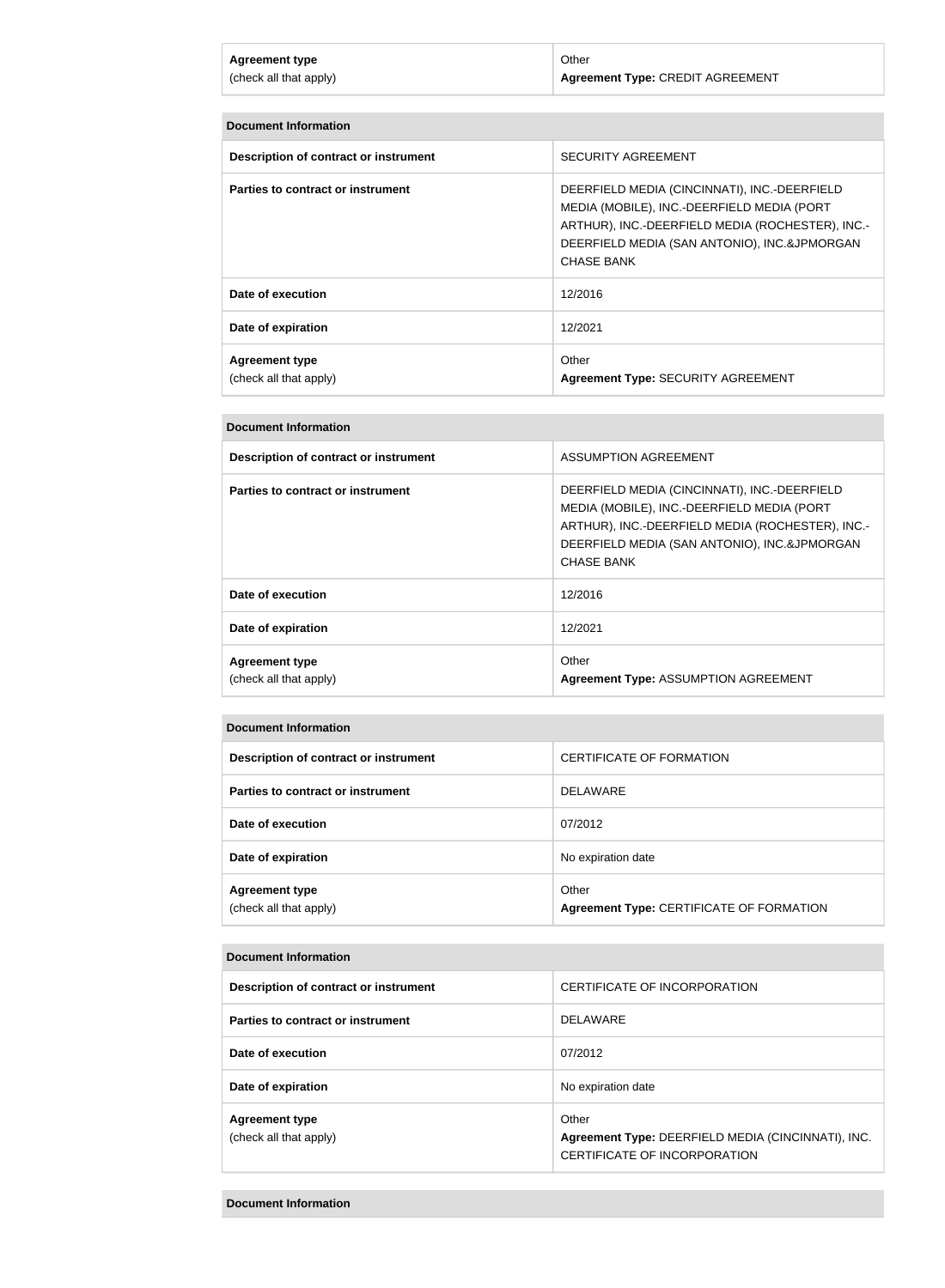| Description of contract or instrument           | AMENDMENT TO NETWORK AFFILIATION AGREEMENT                                                                             |
|-------------------------------------------------|------------------------------------------------------------------------------------------------------------------------|
| Parties to contract or instrument               | DEERFIELD MEDIA (CINCINNATI), INC., MASTER<br>DISTRIBUTION SERVICE INC. AND CERTAIN<br><b>SUBSIDIARIES OF SINCLAIR</b> |
| Date of execution                               | 08/2017                                                                                                                |
| Date of expiration                              | 08/2018                                                                                                                |
| <b>Agreement type</b><br>(check all that apply) | Network Affiliation Agreement                                                                                          |

#### **Document Information**

| Description of contract or instrument           | <b>OPTION AGREEMENT</b>                                                   |
|-------------------------------------------------|---------------------------------------------------------------------------|
| Parties to contract or instrument               | DEERFIELD MEDIA (CINCINNATI), INC. AND SINCLAIR<br>TELEVISION GROUP, INC. |
| Date of execution                               | 07/2012                                                                   |
| Date of expiration                              | 06/2018                                                                   |
| <b>Agreement type</b><br>(check all that apply) | Other<br>Agreement Type: OPTION AGREEMENT                                 |

#### **Document Information**

| Description of contract or instrument           | STOCK PLEDGE AGREEMENT                              |  |
|-------------------------------------------------|-----------------------------------------------------|--|
| Parties to contract or instrument               | STEPHEN P. MUMBLOW AND JPMORGAN CHASE<br>BANK, N.A. |  |
| Date of execution                               | 11/2012                                             |  |
| Date of expiration                              | No expiration date                                  |  |
| <b>Agreement type</b><br>(check all that apply) | Other<br>Agreement Type: STOCK PLEDGE AGREEMENT     |  |

#### **2. Ownership Interests**

**(a)** Ownership Interests. This Question requires Respondents to enter detailed information about ownership interests by generating a series of subforms. Answer each question on each subform. The first subform listing should be for the Respondent itself. If the Respondent is not a natural person, also list each of the officers, directors, stockholders, non-insulated partners, non-insulated members, and any other persons or entities with a direct attributable interest in the Respondent pursuant to the standards set forth in 47 C.F.R. Section 73.3555. (A "direct" interest is one that is not held through any intervening companies or entities.) List each interest holder with a direct attributable interest in the Respondent separately.

Leave the percentage of total assets (Equity Debt Plus) field blank for an interest holder unless that interest holder has an attributable interest in the Respondent solely on the basis of the Commission's Equity Debt Plus attribution standard, 47 C.F.R. Section 73.3555, Note 2(i).

In the case of vertical or indirect ownership structures, list only those interests in the Respondent that also represent an attributable interest in the Licensee(s) for which the report is being submitted.

Entities that are part of an organizational structure that includes holding companies or other forms of indirect ownership must file separate ownership reports. In such a structure do not report, or file a separate report for, any interest holder that does not have an attributable interest in the Licensee(s) for which the report is being submitted.

Please see the Instructions for further detail concerning interests that must be reported in response to this question.

The Respondent must provide an FCC Registration Number for each interest holder reported in response to this question. Please see the Instructions for detailed information and guidance concerning this requirement.

#### **Ownership Information**

| <b>FRN</b> |  |
|------------|--|
|------------|--|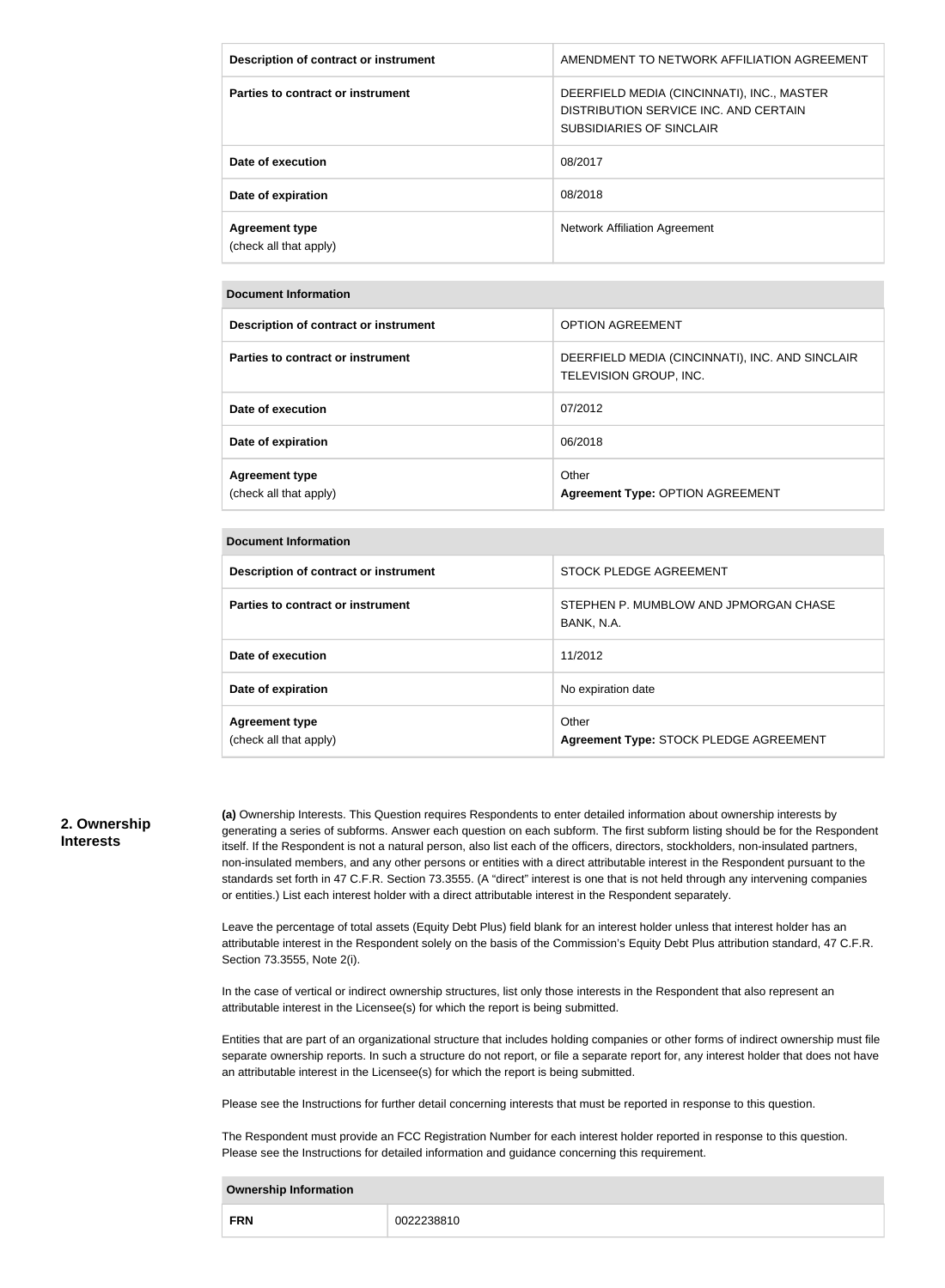| <b>Entity Name</b>                                                                                                               | Deerfield Media (Cincinnati) Licensee LLC               |                      |                            |  |
|----------------------------------------------------------------------------------------------------------------------------------|---------------------------------------------------------|----------------------|----------------------------|--|
| <b>Address</b>                                                                                                                   | PO Box                                                  |                      |                            |  |
|                                                                                                                                  | Street 1                                                | 1776 PARK AVENUE     |                            |  |
|                                                                                                                                  | <b>Street 2</b>                                         | <b>SUITE 201</b>     |                            |  |
|                                                                                                                                  | <b>City</b>                                             | Park City            |                            |  |
|                                                                                                                                  | State ("NA" if non-U.S.<br>address)                     | UT                   |                            |  |
|                                                                                                                                  | <b>Zip/Postal Code</b>                                  | 84060                |                            |  |
|                                                                                                                                  | Country (if non-U.S.<br>address)                        | <b>United States</b> |                            |  |
| <b>Listing Type</b>                                                                                                              | Respondent                                              |                      |                            |  |
| <b>Positional Interests</b><br>(check all that apply)                                                                            | Respondent                                              |                      |                            |  |
| <b>Tribal Nation or Tribal</b><br><b>Entity</b>                                                                                  | Interest holder is not a Tribal nation or Tribal entity |                      |                            |  |
| <b>Interest Percentages</b><br>(enter percentage values                                                                          | Voting                                                  | 0.0%                 | <b>Jointly Held?</b><br>No |  |
| from 0.0 to 100.0)                                                                                                               | <b>Equity</b>                                           | 0.0%                 |                            |  |
|                                                                                                                                  | <b>Total assets (Equity Debt</b><br>Plus)               | 0.0%                 |                            |  |
| Does interest holder have an attributable interest in one or more broadcast stations<br>No<br>that do not appear on this report? |                                                         |                      |                            |  |

| <b>Ownership Information</b>                                                  |                                                         |                                    |  |
|-------------------------------------------------------------------------------|---------------------------------------------------------|------------------------------------|--|
| <b>FRN</b>                                                                    | 0027300011                                              |                                    |  |
| <b>Entity Name</b>                                                            |                                                         | Deerfield Media (Cincinnati), Inc. |  |
| <b>Address</b>                                                                | PO Box                                                  |                                    |  |
|                                                                               | <b>Street 1</b>                                         | 1776 PARK AVENUE                   |  |
|                                                                               | <b>Street 2</b>                                         | <b>SUITE 201</b>                   |  |
|                                                                               | <b>City</b>                                             | Park City                          |  |
|                                                                               | State ("NA" if non-U.S.<br>address)                     | UT                                 |  |
|                                                                               | <b>Zip/Postal Code</b>                                  | 84060                              |  |
|                                                                               | Country (if non-U.S.<br>address)                        | <b>United States</b>               |  |
| <b>Listing Type</b>                                                           | Other Interest Holder                                   |                                    |  |
| <b>Positional Interests</b><br>(check all that apply)                         | LC/LLC/PLLC Member                                      |                                    |  |
| <b>Tribal Nation or Tribal</b><br><b>Entity</b>                               | Interest holder is not a Tribal nation or Tribal entity |                                    |  |
| <b>Interest Percentages</b><br>(enter percentage values<br>from 0.0 to 100.0) | Voting<br><b>Jointly Held?</b><br>100.0%<br><b>No</b>   |                                    |  |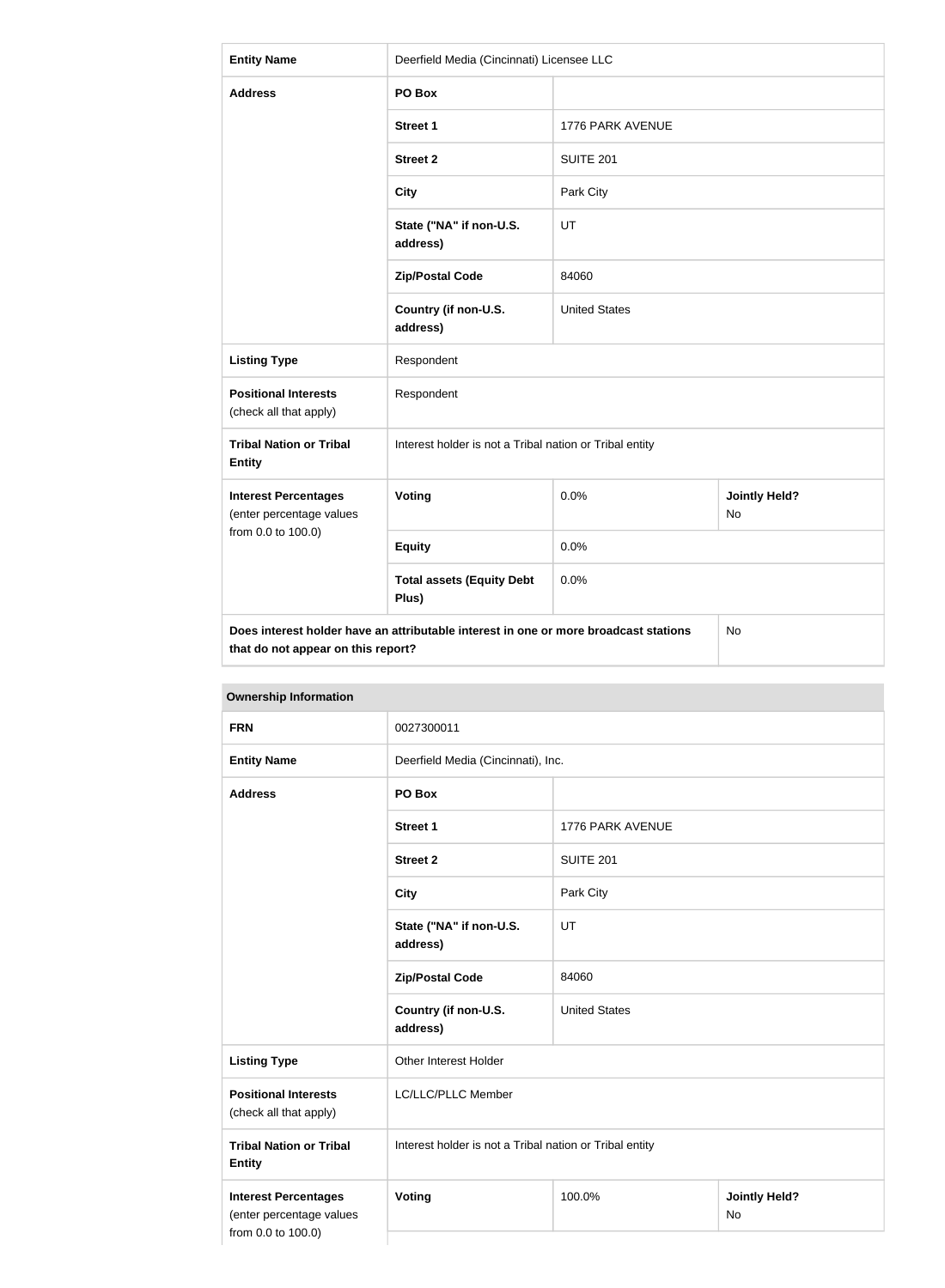|                                                                                                                                                            | <b>Equity</b>                             | 100.0% |  |
|------------------------------------------------------------------------------------------------------------------------------------------------------------|-------------------------------------------|--------|--|
|                                                                                                                                                            | <b>Total assets (Equity Debt</b><br>Plus) |        |  |
| Does interest holder have an attributable interest in one or more broadcast stations<br>No.<br>that do not appear on this report?                          |                                           |        |  |
| Yes<br>(b) Respondent certifies that any interests, including equity, financial, or voting<br>interests, not reported in this filing are non-attributable. |                                           |        |  |

| (c) Does the Respondent or any reported interest holder         | <b>No</b> |
|-----------------------------------------------------------------|-----------|
| hold an attributable interest in any newspaper entities in      |           |
| the same market as any station for which this report is         |           |
| filed, as defined in 47 C.F.R. Section 73.3555?                 |           |
| If "Yes," provide information describing the interest(s), using |           |
| EITHER the subform OR the spreadsheet option below.             |           |
| Respondents with a large number (50 or more) of entries to      |           |
| submit should use the spreadsheet option.                       |           |
| NOTE: Spreadsheets must be submitted in a special XML           |           |
| Spreadsheet format with the appropriate structure that is       |           |
| specified in the documentation. For instructions on how to      |           |
| use the spreadsheet option to complete this question            |           |
| (including templates to start with), please Click Here.         |           |
| If using the subform, leave the percentage of total assets      |           |
| (Equity Debt Plus) field blank for an interest holder unless    |           |
| that interest holder has an attributable interest in the        |           |
| newspaper entity solely on the basis of the Commission's        |           |
| Equity Debt Plus attribution standard, 47 C.F.R. Section        |           |
| 73.3555, Note 2(i). If using an XML Spreadsheet, enter "NA"     |           |
| into the percentage of total assets (Equity Debt Plus) field    |           |
| for an interest holder unless that interest holder has an       |           |
| attributable interest in the newspaper entity solely on the     |           |
| basis of the Commission's Equity Debt Plus attribution          |           |
| standard.                                                       |           |
| The Respondent must provide an FCC Registration Number          |           |
| for each interest holder reported in response to this           |           |
| question. Please see the Instructions for detailed information  |           |
| and guidance concerning this requirement.                       |           |

**(d) Are any of the individuals listed as an attributable interest holder in the Respondent married to each other or related to each other as parentchild or as siblings?** No

If "Yes," provide the following information for each such the relationship.

If "No," submit as an exhibit an explanation.

| (e) Is Respondent seeking an attribution exemption for any officer or director with<br>duties wholly unrelated to the Licensee(s)?                                                                                             | No |
|--------------------------------------------------------------------------------------------------------------------------------------------------------------------------------------------------------------------------------|----|
| If "Yes," complete the information in the required fields and submit an Exhibit fully describing<br>that individual's duties and responsibilities, and explaining why that individual should not be<br>attributed an interest. |    |